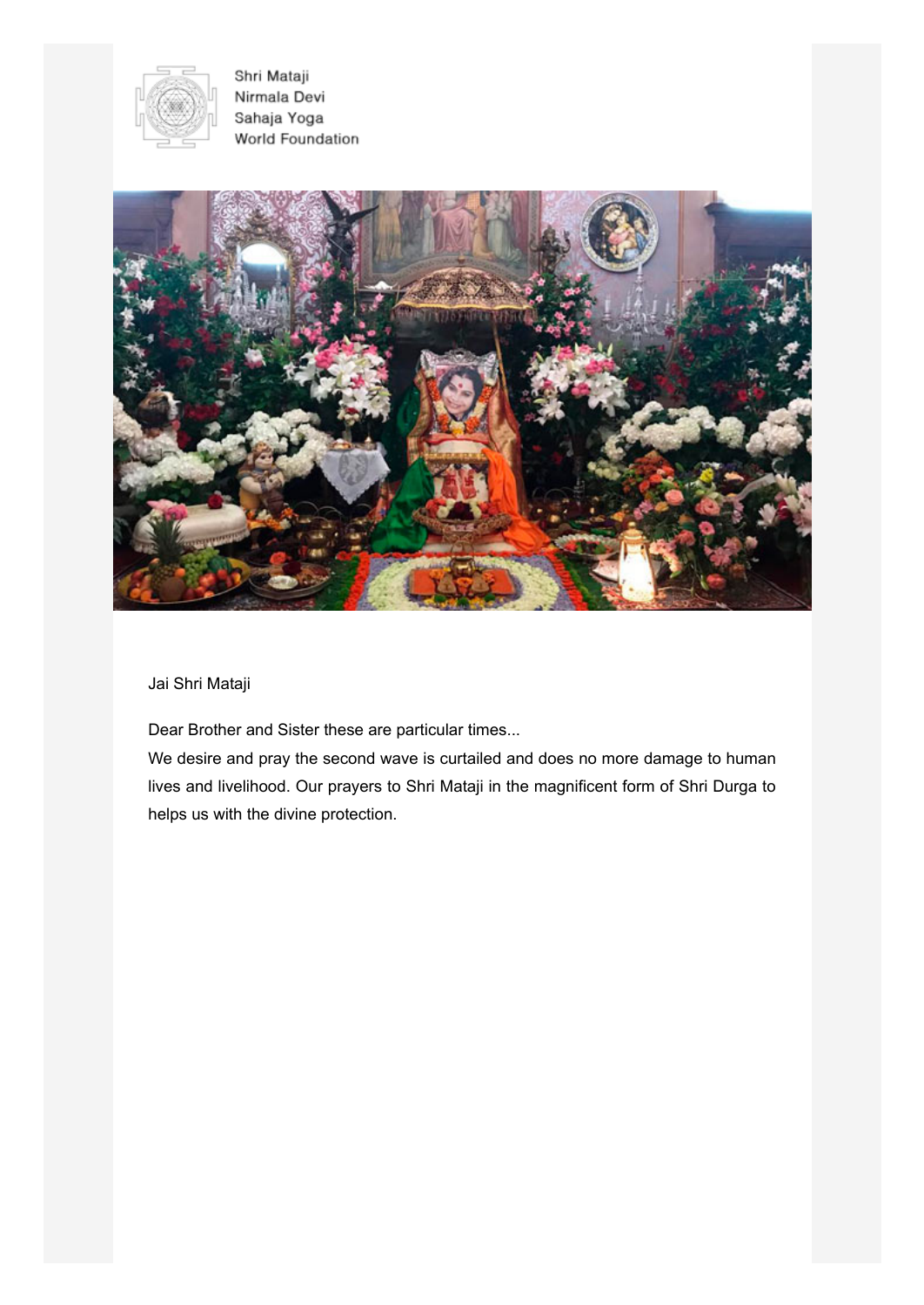

## **[Donations World Foundation](https://www.paypal.com/cgi-bin/webscr?cmd=_s-xclick&hosted_button_id=5DNN8DK7TFUGG&source=url)**

At the same time, we are using this period to work on our infrastructures such as rebuild new bathrooms at the Puja Venue. When we are able to receive you all again, we will do so in a better-equipped and more comfortable fashion.

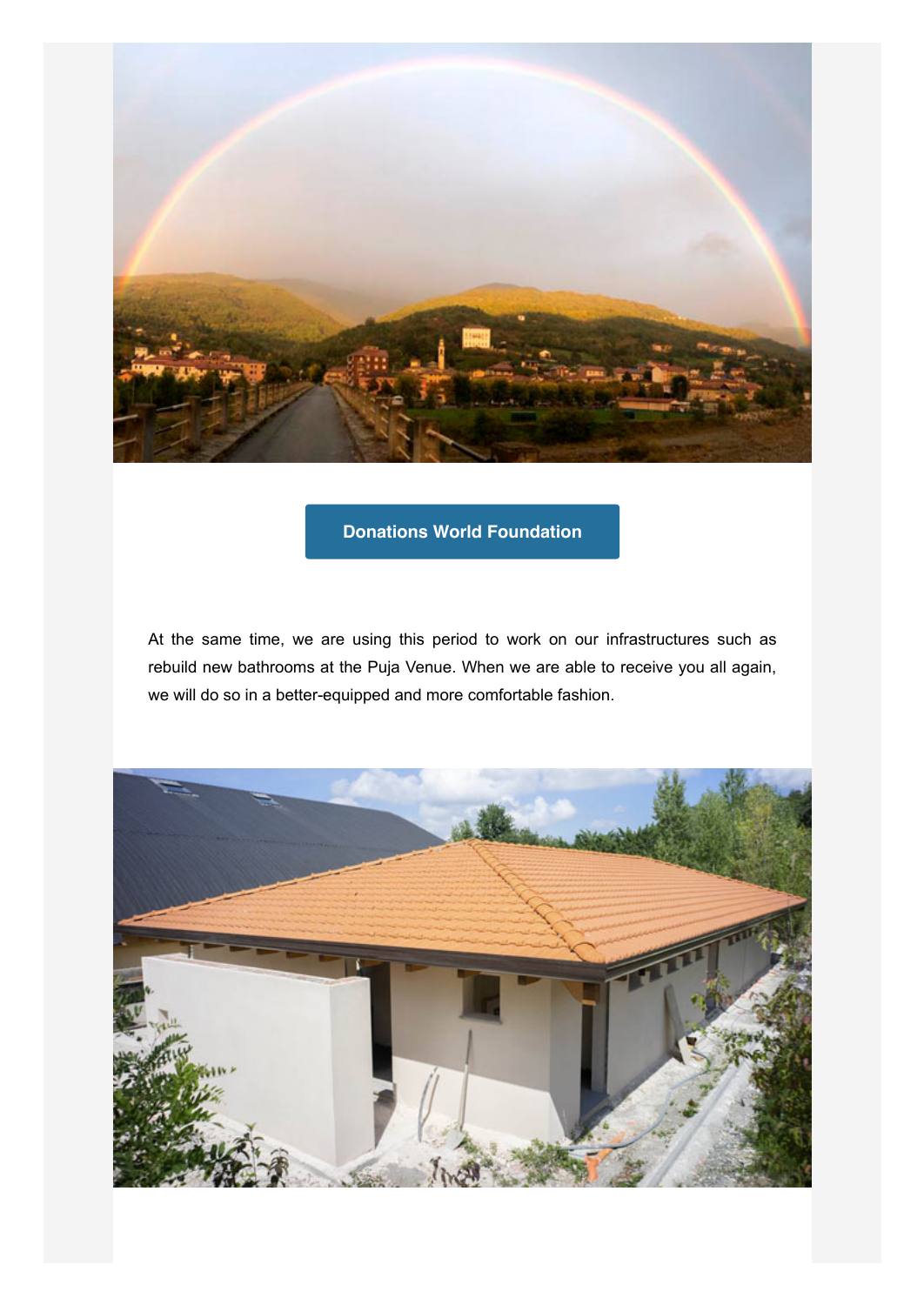

Cabella International Sahaja School reopened last September with a solid procedure to prevent the Covid19 risk; we have 36 children from 10 Country, including a little boy from China. We also have a new Staff led by the new Principal Mathieau Rimbert from France.



For H.H. Shri Mataji's holy Castle in Cabella, this is a year of major renovations. We finally moved the office of the World Foundation to the first floor, where the paintings on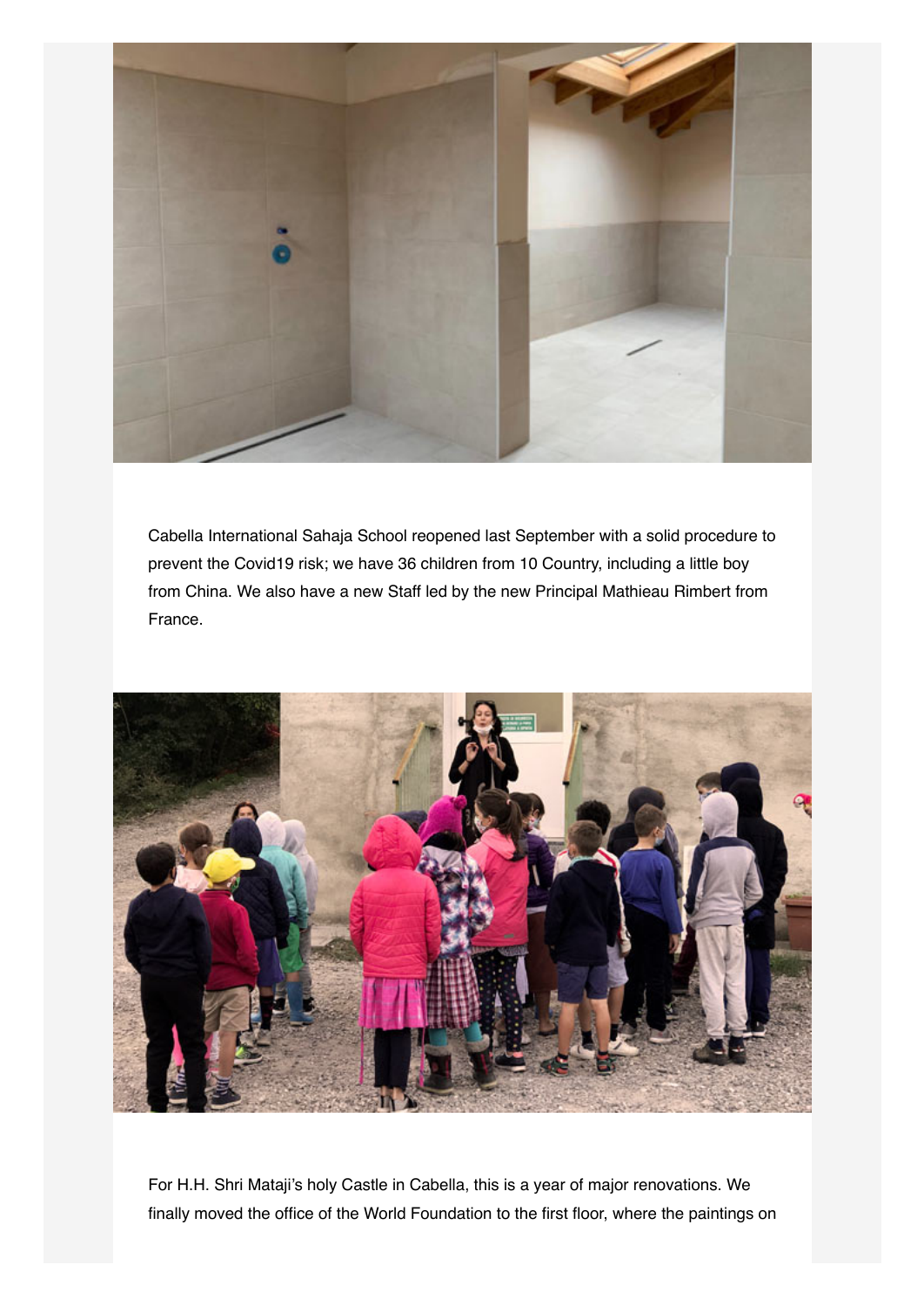the ceilings have been carefully restored and we just started the works on the ground floor.







The staircase outside was totally rebuild and now is ready to be completed with a majestic covering stone.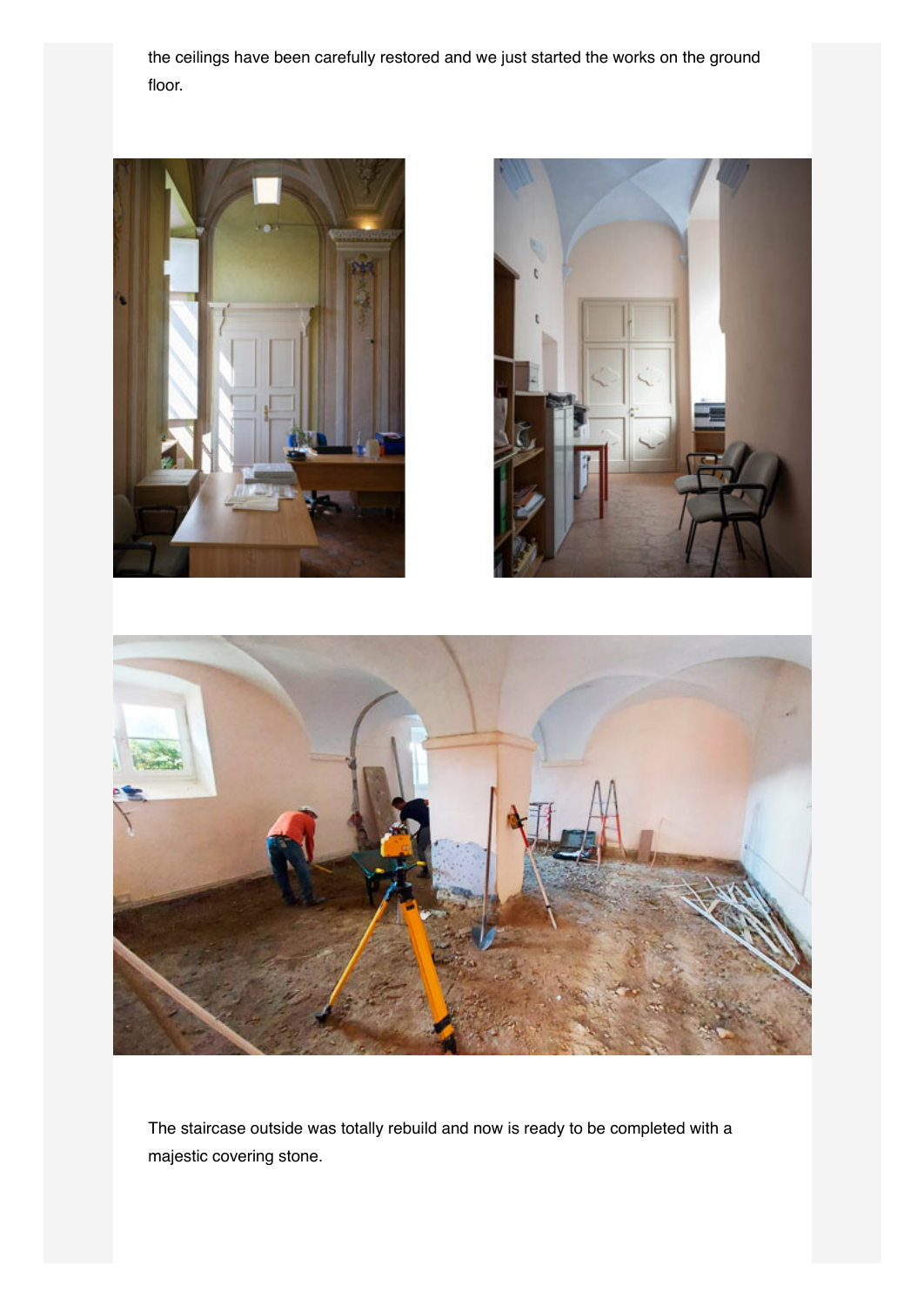

The new Meditation Room has doubled the space to host more yogis to meditate.



If you wish to keep updated with the Sahaja reconstruction works, taking place in Cabella Ligure, Italy, you can follow the Instagram page: **[sahaj\\_architects](https://www.instagram.com/sahaj_architects/)**

The World Foundation acknowledges and appreciates the generous contributions of the International Sangha and invites all yogis to keep up this utmost responsibility: the